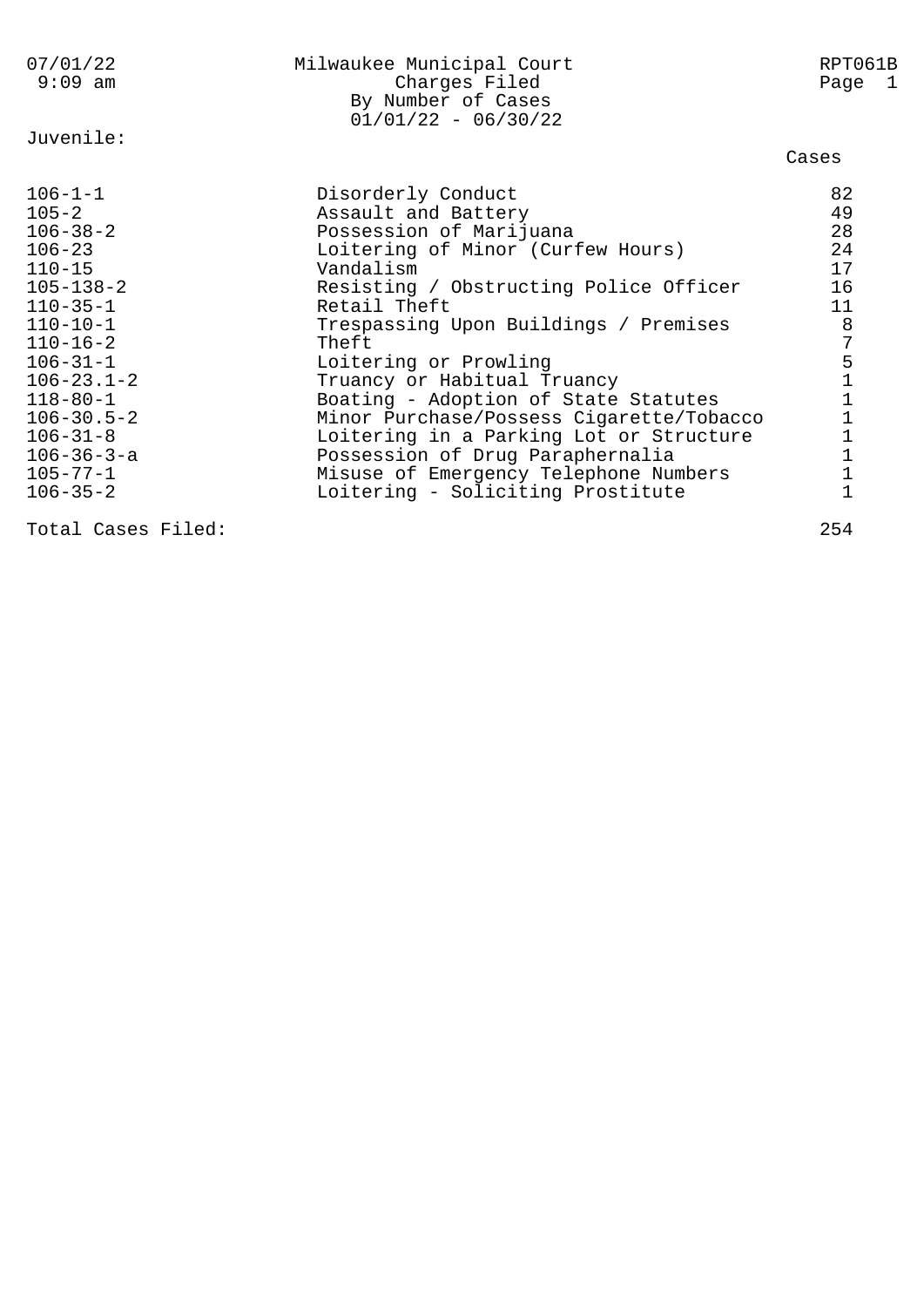07/01/22 Milwaukee Municipal Court RPT061B 9:09 am Charges Filed Page 2 By Number of Cases  $01/01/22 - 06/30/22$ Ordinances: Cases 106-1-1 Disorderly Conduct 520 200 through 295 Building Code Violations 501 101-34-1 Contested Parking Citation(s) 413 105-2 Assault and Battery 340 110-35-1 Retail Theft 257 295 Zoning Violations 240 110-15 Vandalism 226 110-10-1 Trespassing Upon Buildings / Premises 179 106-38-2 Possession of Marijuana 175 105-138-2 Resisting / Obstructing Police Officer 125 295-503-1 Residential Lot - Land Use Violation 74 295-403-3-b Paved or Approved Surface Required 60 106-36-3-a Possession of Drug Paraphernalia 57 295-603-1 Commercial Lot - Land Use Violation 56  $110-16-2$  55 200-11-4 Illegal Occupancy and Use 44 118-80-1 Boating - Adoption of State Statutes 42 295-505-4-b-4 Exceed Max Number Parked Vehicles on Lot 37 80-63-1 Excessive Noise Prohibited 36 295-503-3-b Residential Lot - Improper Veh Repair 34 105-77-1 Misuse of Emergency Telephone Numbers 33 200-24-1 Building Permit Required 32 106-23 Loitering of Minor (Curfew Hours) 24 106-31-1 Loitering or Prowling 23 68-23-1 Food Dealers License Required 16 80-44-2 Dumping Prohibited 14 106-35-2 Loitering - Soliciting Prostitute 14 295-803-1 Industrial Lot - Land Use Violation 13 66-22-1-a Create/Knowing Allow Lead-Based Nuisance 10 214-3 Adoption of Model Fire Code 10 295-505-4-b-9 Unregistered Vehicle Parked > 30 Days 9 79-12-1 Littering of Premises 9 106-35.6-2 Loitering - Illegal Drug Activity 9 79-11 **Littering of Public Property** 9 78-19-1 **Permitting Animal at Large** 8 78-17-1 Dog and Cat Licenses Required 8 118-80-10-a 30.62(3) Boating - Child Under 13 PFD Requirement 7 90-18-2 Possession of Alcohol by Underage Person 7 78-22-3 Pit-Bull/Rottweiler - Behavior Class Req 7 106-5-2 Indecent Exposure 7 78-3-1 Animal Owner's Duty to Restrain, Etc. 6 78-19-2 Setting Animal at Large 6 106-1.8-1 Public Drinking Summary 5 106-11 Mashing 5 101-9.5-2 Loitering on Street Median 5 106-31-8 Loitering in a Parking Lot or Structure 4 200-42-2-a Certificate of Occupancy Required 4 108-5-1-a Public Dance Hall - License Required 4 110-15.5-1 Vandalism - Graffiti Related 4 110-4-1 Damaging of Public Property 4 68-21-1-a Food Dealer License Required 3 105-47-1 Sale / Discharge / Use of Fireworks 3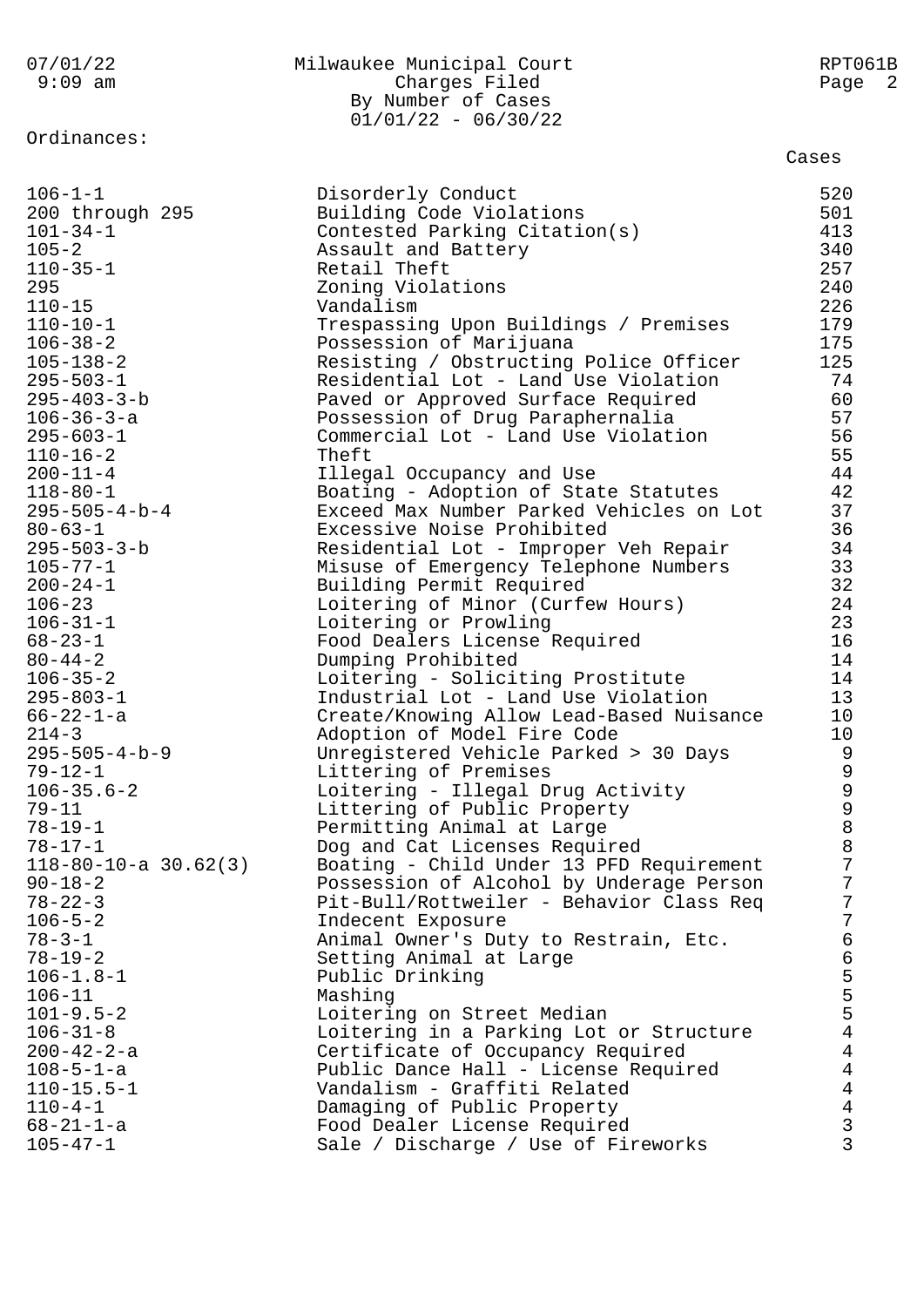Ordinances:

## 07/01/22 Milwaukee Municipal Court RPT061B Charges Filed Page 3 By Number of Cases  $01/01/22 - 06/30/22$

Cases

| $85 - 23 - 4 - a$             | Licensed Estab - Exceeding Occupy Limit  | 3                                            |
|-------------------------------|------------------------------------------|----------------------------------------------|
| $50 - 25 - 5$                 | Resist or Obstruct Issuance of Citation  | 3                                            |
| $78 - 31 - 3 - a$             | Cruelty to Animals - Lack of Shelter     | $\overline{a}$                               |
| $104 - 7 - 1$                 | False Fire Alarm                         | $\overline{c}$                               |
| $101 - 20.7 - 3$              | Spectating Prohibited - Illegal Race/Spd | $\overline{a}$                               |
| $80 - 49 - 3$                 | Certain Vehicles Prohibited              | $\overline{a}$                               |
| $78 - 23 - 3 - b$             | Dangerous Animal - Pen / Kennel Reqs     | $\overline{a}$                               |
| $78 - 22 - 2$                 | Pit Bull/Rottweiler - Yard / Kennel Reqs | $\overline{a}$                               |
| $78 - 31 - 2$                 | Cruelty to Animals - Food and Water Reqs | $\overline{a}$                               |
| $214 - 27 - 4$                | Smoke Detectors Not Operative            | $\overline{a}$                               |
| $78 - 29 - 1$                 | Animal Disturbing Peace                  |                                              |
| $106 - 31 - 5$                | Loitering in Public Building             | $\begin{array}{c}\n2 \\ 2 \\ 2\n\end{array}$ |
| $106 - 8 - 2$                 | Harassing Phone Call                     |                                              |
| 110-32-1-b                    | Fraud on Hotel or Restaurant Keeper      |                                              |
| $105 - 48 - 1$                | Smoking Prohibited - Adoption State Law  | $\overline{\mathbf{c}}$                      |
| $106 - 1.1 - 2$               | Aggressive Panhandling                   | $\overline{a}$                               |
| $106 - 31 - 6$                | Loitering in Restaurant / Tavern         | $\mathbf{1}$                                 |
| $78 - 31 - 7$                 | Cruelty to Animals - Fail Get Vet Care   | $\mathbf{1}$                                 |
| 106-30-2-a                    | Sale of Cigarettes to Minor/Underage     | $\mathbf{1}$                                 |
| $105 - 78 - 2$                | Abandoned 911 Calls - Repeated           | $\mathbf{1}$                                 |
| $90 - 3 - 1$                  | Liquor License Required                  | $\mathbf{1}$                                 |
| $100 - 59 - 14 - a$           | PP Vehicle - Daily Safety Inspection Req | $\mathbf{1}$                                 |
| $100 - 59 - 1 - a$            | PP Vehicle - License to Be Exhibited     | $\mathbf{1}$                                 |
| $100 - 50 - 1 - a$            | Public Passenger Vehicle - Permit Req'd  | $\mathbf{1}$                                 |
| $105 - 34 - 1 - b$            | Carrying Unsecured Dangerous Weapon      | $\mathbf{1}$                                 |
| $90 - 18 - 1 - a - 1$         | Sale of Alcohol to Underaged Person      | $\mathbf{1}$                                 |
| $78 - 19 - 3$                 | Animal Litter Nuisance                   | $\mathbf{1}$                                 |
| $78 - 31 - 1 - a$             | Cruelty to Animals                       | $\mathbf{1}$                                 |
| $6 - 07 - 3$                  | Viol of Mayors Proclamation of Emergency | $\mathbf{1}$                                 |
| $118 - 80 - 10 - b$ NR5.13(6) | Sound Signaling Appliances Required      | $\mathbf{1}$                                 |
| $106 - 23.1 - 2$              | Truancy or Habitual Truancy              | $\mathbf{1}$                                 |
| $90 - 16 - 1$                 | Display of License - Posting Required    | $\mathbf{1}$                                 |
| $118 - 80 - 7$                | Swimming within Harbor Where Prohibited  | $\mathbf{1}$                                 |
| 118-80-10-c 30.675            | Visual Distress Signals Required         | $\mathbf{1}$                                 |
| $118 - 80 - 1$ 30.62(4)       | Boating - Fail to Have Fire Ext Aboard   | $\mathbf{1}$                                 |
| $105 - 50 - 1$                | Synthetic Marijuana Poss/Sale/Use Prohib | $\mathbf 1$                                  |
| $80 - 10 - 6 - b$             | Chronic Nuisance Premises                | $\mathbf 1$                                  |
| $78 - 22 - 1$                 | Pit-Bull/Rottweiler - Leash Requirements | 1                                            |
| $104 - 15$                    | Obstruct Police/Fireman During Fire      | 1                                            |
| $78 - 23 - 5$                 | Dangerous Animal - Sign Required         | 1                                            |
| $50 - 18$                     | Aiding and Abetting Ordinance Violation  | 1                                            |
| $93 - 5 - 1$                  | Secondhand MV Dealer License Req'd       | $\mathbf{1}$                                 |
| $79 - 10 - 2$                 | Littering on Street by Motor Vehicle     | $\mathbf{1}$                                 |
| $105 - 35 - 1$                | Discharge of Firearm in City w/o Permit  | 1                                            |
| $106 - 8 - 4$                 | Harassing Phone Calls - Repeated         | $\mathbf{1}$                                 |
| $106 - 30.5 - 2$              | Minor Purchase/Possess Cigarette/Tobacco | $\mathbf{1}$                                 |
| $75 - 23 - 5 - a$             | Tattoo / Body Pierce - License Required  | 1                                            |
| $100 - 59 - 3 - a$            | PP Veh Pass - Fail to Pay Fare           | 1                                            |
| $78 - 23 - 1 - a$             | Dangerous Animal Regulations             | $\mathbf{1}$                                 |
| $78 - 27 - 1$                 | Failure to Surrender Rabid Animal        | $\mathbf{1}$                                 |
| $90 - 32 - 1$                 | Fraud on Tavernkeeper                    | 1                                            |
| $78 - 31 - 3 - c$             | Cruelty to Animals - Lack Proper Shelter | 1                                            |
|                               |                                          |                                              |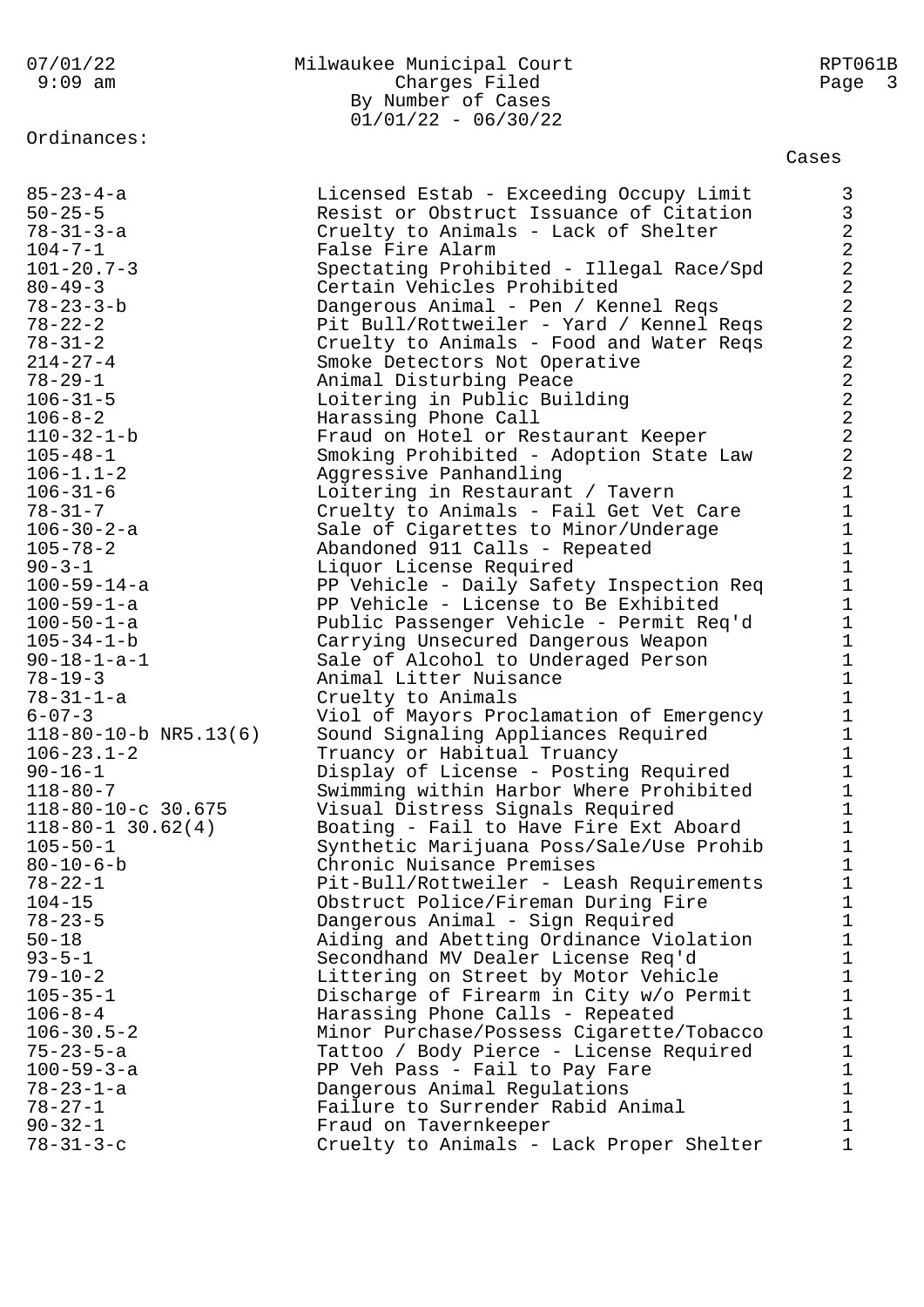| 07/01/22<br>$9:09$ am                                                                                                               | Milwaukee Municipal Court<br>Charges Filed<br>By Number of Cases<br>$01/01/22 - 06/30/22$                                                                                                                                                                                                  | RPT061B<br>Page 4 |
|-------------------------------------------------------------------------------------------------------------------------------------|--------------------------------------------------------------------------------------------------------------------------------------------------------------------------------------------------------------------------------------------------------------------------------------------|-------------------|
| Ordinances:                                                                                                                         |                                                                                                                                                                                                                                                                                            | Cases             |
| $80 - 48 - 3$<br>$90 - 17$<br>$84 - 43 - 2$<br>$106 - 37 - 2$<br>$80 - 15$<br>$115 - 32 - 1$<br>$110 - 32 - 1 - a$<br>$90 - 18 - 3$ | Elimination of Rat Feeding Places Req'd<br>Tavern Charges to Be Posted<br>Cigarette and Tobacco License Required<br>Frequenting An Illegal Drug House<br>Spitting in Public Places<br>Obstruction on Public Ways<br>Fraud on Hotel or Restaurant<br>Misrepresenting Age to Receive Alcohol |                   |
| Sub Total:                                                                                                                          |                                                                                                                                                                                                                                                                                            | 3,871             |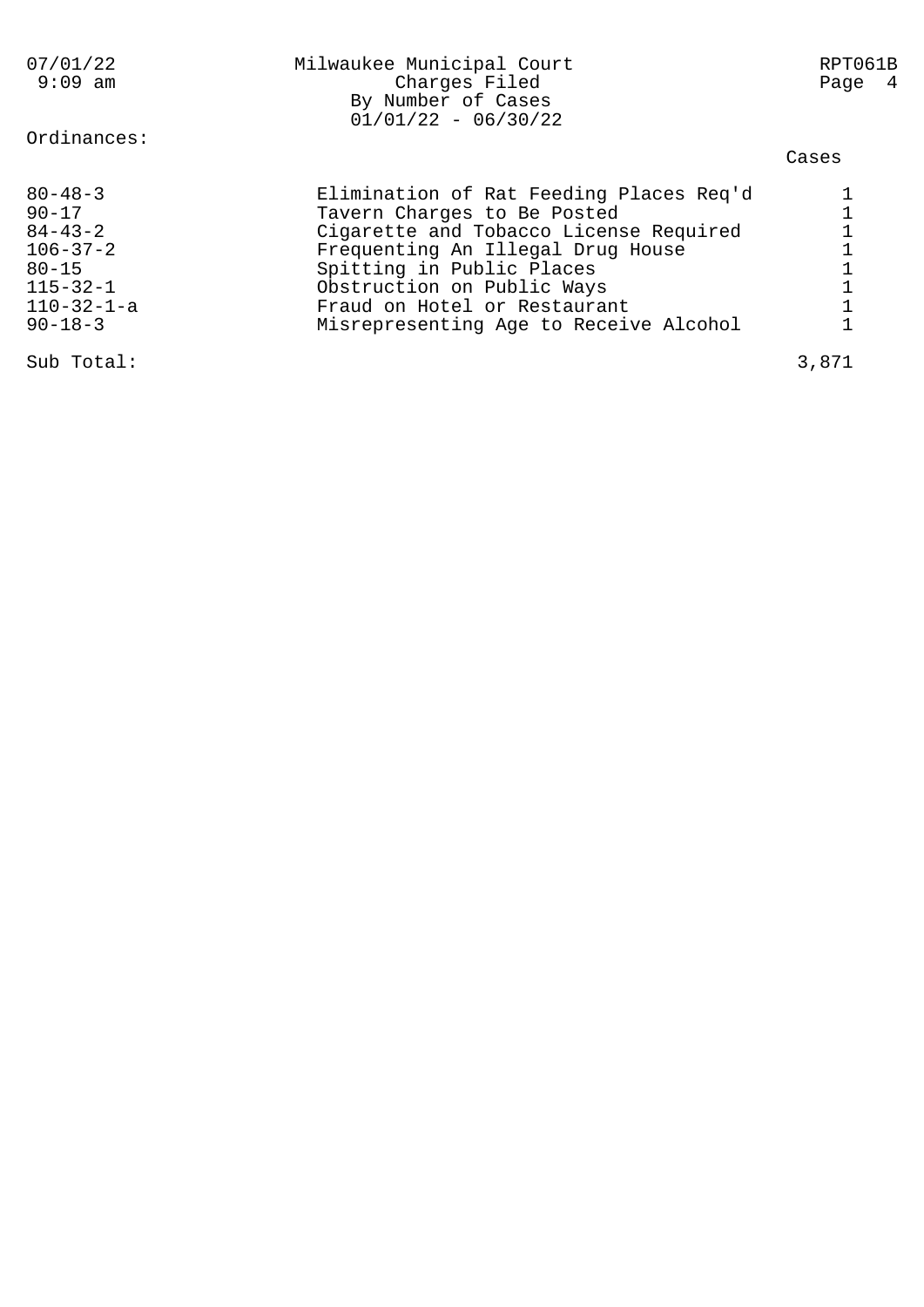| 07/01/22<br>$9:09$ am                                                                                                                                                                                                                                                                                                                                                                                                                                                                                                                                                                                                                    | Milwaukee Municipal Court<br>Charges Filed<br>By Number of Cases<br>$01/01/22 - 06/30/22$                                                                                                                                                                                                                                                                                                                                                                                                                                                                                                                                                                                                                                                                                                                                                                                                                                                                                                                                                                                                                                                                                                                                                                                                                                                                                                                                                                                                                                                                            | RPT061B<br>Page<br>- 5                                                                                                                                                                                                                                                                                       |
|------------------------------------------------------------------------------------------------------------------------------------------------------------------------------------------------------------------------------------------------------------------------------------------------------------------------------------------------------------------------------------------------------------------------------------------------------------------------------------------------------------------------------------------------------------------------------------------------------------------------------------------|----------------------------------------------------------------------------------------------------------------------------------------------------------------------------------------------------------------------------------------------------------------------------------------------------------------------------------------------------------------------------------------------------------------------------------------------------------------------------------------------------------------------------------------------------------------------------------------------------------------------------------------------------------------------------------------------------------------------------------------------------------------------------------------------------------------------------------------------------------------------------------------------------------------------------------------------------------------------------------------------------------------------------------------------------------------------------------------------------------------------------------------------------------------------------------------------------------------------------------------------------------------------------------------------------------------------------------------------------------------------------------------------------------------------------------------------------------------------------------------------------------------------------------------------------------------------|--------------------------------------------------------------------------------------------------------------------------------------------------------------------------------------------------------------------------------------------------------------------------------------------------------------|
|                                                                                                                                                                                                                                                                                                                                                                                                                                                                                                                                                                                                                                          |                                                                                                                                                                                                                                                                                                                                                                                                                                                                                                                                                                                                                                                                                                                                                                                                                                                                                                                                                                                                                                                                                                                                                                                                                                                                                                                                                                                                                                                                                                                                                                      | Cases                                                                                                                                                                                                                                                                                                        |
| State Statutes:<br>346.57(5)<br>343.44(1)(a)<br>344.62(1)<br>346.37(1)(c)1<br>341.04(1)<br>343.05(3)(a)<br>346.46(1)<br>347.48(2m)(b)<br>341.03(1)<br>346.94(12)<br>346.04(2)<br>346.62(2)<br>343.44(1)(b)<br>346.57(2)<br>346.675(1)<br>344.62(2)<br>346.18(2)<br>341.61(2)<br>346.08<br>346.63(1)(a)<br>341.15(1)<br>347.09(1)(a)<br>346.89(1)<br>347.48(4)(am)<br>346.63(1)(b)<br>347.14(1)<br>346.18(3)<br>346.10(2)<br>346.14(1)<br>346.13(1)<br>343.18(1)<br>346.175(1)(a)<br>346.39(1)<br>TR305.32(4)(b)2<br>343.43(1)(d)<br>347.13(1)<br>346.06<br>346.68<br>TR305.34(6)<br>346.70(1)<br>346.57(4)(e)<br>347.48(2m)(d)<br>346.69 | Exceeding Speed Zones/Posted Limits<br>Operating After Suspension<br>Operate Motor Vehicle without Insurance<br>Violate Red Traffic Light<br>Non-Registration of Vehicle<br>Operate w/o Valid License<br>Fail/Stop at Stop Sign<br>Vehicle Operator Fail/Wear Seat Belt<br>Oper Veh After Sus/Rev or Can of Reg<br>Driving on Bicycle Lane or Way<br>Failure To Obey Traffic Officer/Signal<br>Reckless Driving-Endanger Safety<br>Operating After Revocation<br>Unreasonable and Imprudent Speed<br>Veh Owner Liability-Hit and Run<br>Operate Motor Vehicle w/o Proof of Ins<br>Fail/Yield while Making Left Turn<br>Display Unauth. Veh. Registration Plate<br>Unsafe Passing on Right<br>Operating While Intoxicated<br>Fail/Display Vehicle License Plates<br>Operate Motor Vehicle w/o 2 Headlights<br>Inattentive Driving<br>Safety Belt Violations-Child<br>Operating While Intoxicated - BAC .1%+<br>Operate Vehicle w/o Stopping Lights<br>Fail/Yield Right/Way from Stop Sign<br>Passing at Intersection<br>Automobile Following Too Closely<br>Unsafe Lane Deviation<br>Operate w/o Carrying License<br>Owners Liability-Flee/Elude Officer<br>Fail/Stop for Flashing Red Signal<br>Illegal Window Tint<br>Violate Driving License Restrictions<br>No Tail Lamp/Defective Tail Lamp-Night<br>Meeting of Vehicle-Wrong Side<br>Hit and Run-Unattended Vehicle<br>Illegal Materials on Windshield<br>Failure to Notify Police of Accident<br>Speeding on City Highway<br>Ride in Vehicle w/o Wearing Seat Belt<br>Hit and Run-Property Adjacent to Highway | 13,424<br>4,519<br>2,785<br>1,697<br>1,650<br>1,468<br>1,107<br>635<br>493<br>399<br>387<br>346<br>329<br>313<br>286<br>286<br>218<br>205<br>202<br>192<br>163<br>155<br>154<br>133<br>130<br>118<br>116<br>115<br>111<br>104<br>103<br>96<br>96<br>92<br>82<br>67<br>63<br>63<br>57<br>57<br>53<br>45<br>42 |
| 347.06(1)<br>343.305(9)(a)                                                                                                                                                                                                                                                                                                                                                                                                                                                                                                                                                                                                               | Operation w/o Required Lamps Lighted<br>Refusal                                                                                                                                                                                                                                                                                                                                                                                                                                                                                                                                                                                                                                                                                                                                                                                                                                                                                                                                                                                                                                                                                                                                                                                                                                                                                                                                                                                                                                                                                                                      | 40<br>40                                                                                                                                                                                                                                                                                                     |
| 346.57(3)<br>346.37(1)(b)                                                                                                                                                                                                                                                                                                                                                                                                                                                                                                                                                                                                                | Driving too Fast for Conditions<br>Violate Yellow Traffic Signal                                                                                                                                                                                                                                                                                                                                                                                                                                                                                                                                                                                                                                                                                                                                                                                                                                                                                                                                                                                                                                                                                                                                                                                                                                                                                                                                                                                                                                                                                                     | 39<br>37                                                                                                                                                                                                                                                                                                     |
| 346.23(1)                                                                                                                                                                                                                                                                                                                                                                                                                                                                                                                                                                                                                                | Fail/Yield at Controlled Intersection                                                                                                                                                                                                                                                                                                                                                                                                                                                                                                                                                                                                                                                                                                                                                                                                                                                                                                                                                                                                                                                                                                                                                                                                                                                                                                                                                                                                                                                                                                                                | 35                                                                                                                                                                                                                                                                                                           |
| 346.04(1)                                                                                                                                                                                                                                                                                                                                                                                                                                                                                                                                                                                                                                | Fail/Obey Traffic Officer Signal/Order                                                                                                                                                                                                                                                                                                                                                                                                                                                                                                                                                                                                                                                                                                                                                                                                                                                                                                                                                                                                                                                                                                                                                                                                                                                                                                                                                                                                                                                                                                                               | 29                                                                                                                                                                                                                                                                                                           |
| 347.48(2m)(c)                                                                                                                                                                                                                                                                                                                                                                                                                                                                                                                                                                                                                            | Operator Fail/Have Passenger/SeatBelted                                                                                                                                                                                                                                                                                                                                                                                                                                                                                                                                                                                                                                                                                                                                                                                                                                                                                                                                                                                                                                                                                                                                                                                                                                                                                                                                                                                                                                                                                                                              | 29                                                                                                                                                                                                                                                                                                           |
| 346.935(2)                                                                                                                                                                                                                                                                                                                                                                                                                                                                                                                                                                                                                               | Possess Open Intoxicants in MV                                                                                                                                                                                                                                                                                                                                                                                                                                                                                                                                                                                                                                                                                                                                                                                                                                                                                                                                                                                                                                                                                                                                                                                                                                                                                                                                                                                                                                                                                                                                       | 29                                                                                                                                                                                                                                                                                                           |
| 346.18(5)                                                                                                                                                                                                                                                                                                                                                                                                                                                                                                                                                                                                                                | Fail/Yield Rt/Way from Parked Position                                                                                                                                                                                                                                                                                                                                                                                                                                                                                                                                                                                                                                                                                                                                                                                                                                                                                                                                                                                                                                                                                                                                                                                                                                                                                                                                                                                                                                                                                                                               | 27                                                                                                                                                                                                                                                                                                           |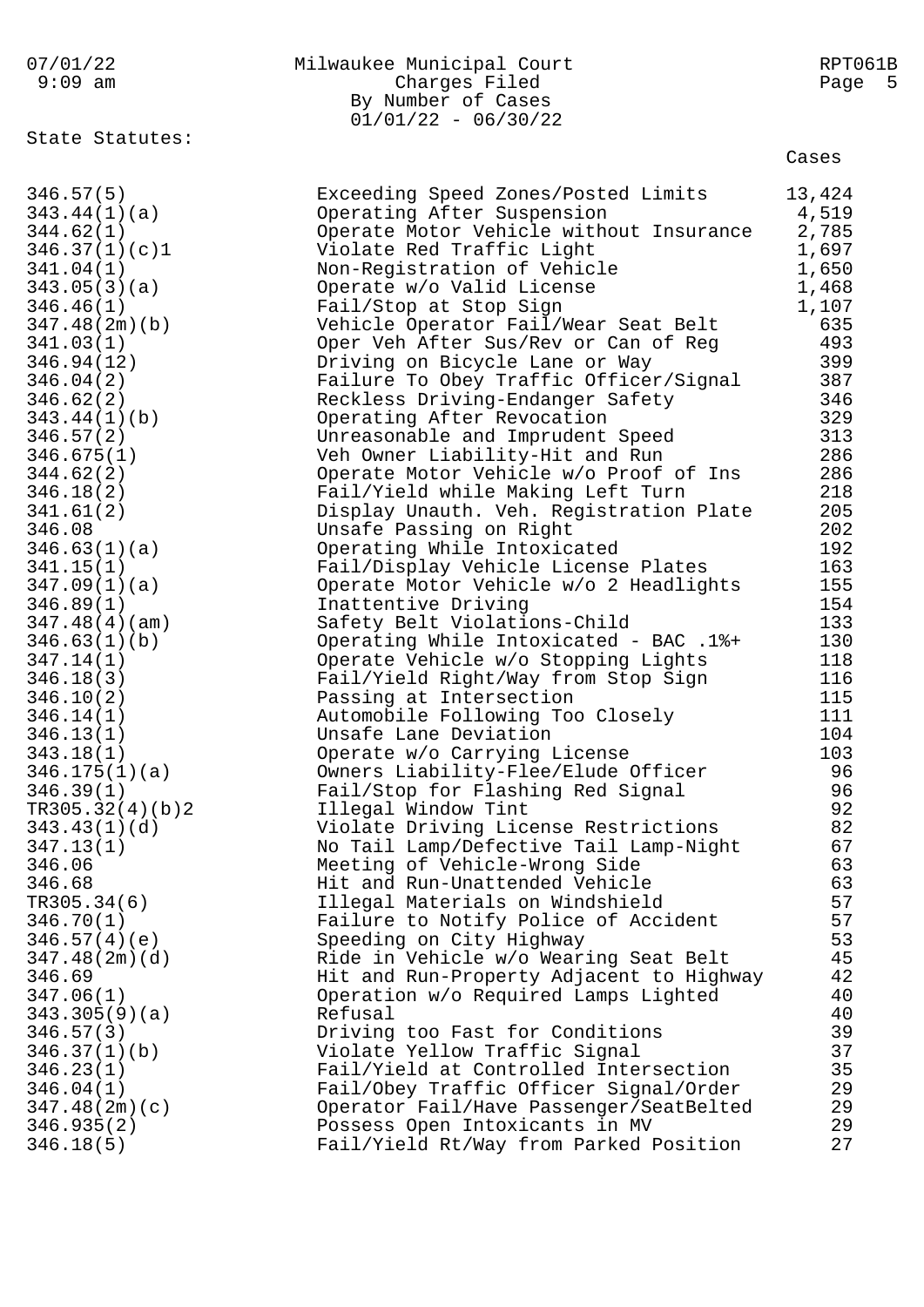## 07/01/22 Milwaukee Municipal Court RPT061B 9:09 am Charges Filed Page 6 By Number of Cases

State Statutes:

 $01/01/22 - 06/30/22$ 

Cases

| 346.31(2)      | Improper Right Turn                                                                 | 27                                    |
|----------------|-------------------------------------------------------------------------------------|---------------------------------------|
| 346.09(1)      | Passing into Oncoming Traffic                                                       | 26                                    |
| 346.18(1)      | Fail/Yield at Uncontrolled Intersection                                             | 25                                    |
| 346.19(1)      | Fail/Yield to Stop for Emergency Vehicle                                            | 24                                    |
| 346.935(3)     | Keep Open Intoxicants in MV                                                         | 22                                    |
| 346.15         | Driving Wrong Way on Divided Highway                                                | 21                                    |
| TR327.03(5)    | Interstate/Intrastate Driving Rqmts                                                 | 20                                    |
| 346.31(3)(b)   | Improper Left Turn/Intersection                                                     | 20                                    |
| TR305.34(3)    | Cracked/Damaged Vehicle Windshield                                                  | 20                                    |
| 341.15(3)(a)   | Improper Display/Plates (No Plates)                                                 | 20                                    |
| 346.37(1)(c)3  | Illegal Right Turn on Red                                                           | 19                                    |
| 346.31(1)      | Fail to Follow Indicated Turn                                                       | $18$                                  |
| 348.17(1)      | Violation of Special Weight Limits                                                  | 17                                    |
| TR327.03(1)    | Fed Reg/Safety - General                                                            | 16                                    |
| 346.05(1)      | Operating Left of Center Line                                                       | 16                                    |
| 342.15(5)      | Failure to Transfer Vehicle Title                                                   | 15                                    |
| 346.34(1)(b)   | Fail to Signal Turn                                                                 | 14                                    |
| 346.63(1)(am)  | Operat. w/ Detectable Level Ctrld Substn                                            | 14                                    |
| 343.05(3)(b)   | Operate Motorcycle w/o Valid License                                                | 13                                    |
| 346.87         | Unsafe Backing of Vehicle                                                           | 13                                    |
| 343.45(2)      | Permit Unauthorized Person to Drive                                                 | 13                                    |
| TR305.32(6)    | Rear Side Window Excessive Tinting                                                  | 12                                    |
| 346.34(1)(a)3  | Unsafe Turn-w/o Reasonable Safety                                                   | 11                                    |
| 343.45(1)      | Permit Unauthorized Minor to Drive                                                  | 11                                    |
| 347.13(3)      | Operate Vehicle w/o Registration Lamps                                              | 11                                    |
| 23.33(4)(d)    | ATV-Operation on Roadway                                                            | 11                                    |
| TR305.34(6)(c) | Windshield tinting - critical area                                                  | 10                                    |
| 346.24(1)      | FYR to Pedestrian/uncontroll. Intersect                                             | 10                                    |
| 346.13(3)      | Deviation From Designated Lane                                                      | 10                                    |
| 346.92(1)      | Driving with Person Riding Illegally                                                | 10                                    |
| TR305.32(5)(b) | Rear Window Excessive Tinting                                                       | 10                                    |
| 346.072(1m)(a) | Fail/Move Vehicle - Pass Stop Emerg Veh                                             | $\overline{9}$                        |
| 346.18(6)      | Fail/Yield for Yield Sign                                                           | $\,8\,$                               |
| 347.39(1)      | Operate Motor Veh. w/o Adequate Muffler                                             |                                       |
| 346.33(1)(c)   | Unlawful U/Y Turn-Highway MidBlock                                                  | $\begin{array}{c} 8 \\ 8 \end{array}$ |
| 346.18(4)      | Fail/Yield when Emerging from Alley                                                 | $\,8\,$                               |
| 346.94(2)      | Racing on Highway                                                                   | 8                                     |
| 341.55(1)      | Dealer Misuse/Dealer Vehicle Plates                                                 | $\,8\,$                               |
| 346.09(3)      | Passing in No-Passing Zone                                                          | 8                                     |
| 341.04(2)      | Improper Registration of Vehicle                                                    | 7                                     |
| 341.15(2)      | Improperly Attached License Plates                                                  | 7                                     |
| 346.34(1)      | Fail/Signal Turn/Unsafe Turn                                                        | 7                                     |
| 343.305(9)(am) | Refusal                                                                             | $\epsilon$                            |
| 346.31(3)      | Improper Left Turn                                                                  | $\epsilon$                            |
| 346.89(3)(a)   | Operating while E-Mailing or Texting                                                | $\epsilon$                            |
| TR305.15(5)    | Fail/Maintain High-Mounted Stop Lamp                                                | $\epsilon$                            |
| TR305.19(1)    | Fail/Maintain Door/Hood Trunk Lid                                                   |                                       |
| 346.075(2)     | Improper Passing of Stopped Bus                                                     |                                       |
|                | Improper Parking On/Off Roadway                                                     | 5<br>5<br>5<br>5                      |
| 346.51(1)      |                                                                                     | 5                                     |
| 347.35(1)      | Operate Motor Vehicle w/o Capable Brakes<br>Fail/Slow Vehicle - Pass Stop Emerg Veh | 5                                     |
| 346.072(1m)(b) |                                                                                     | 5                                     |
| 346.57(4)(a)   | Speeding in School Zones                                                            |                                       |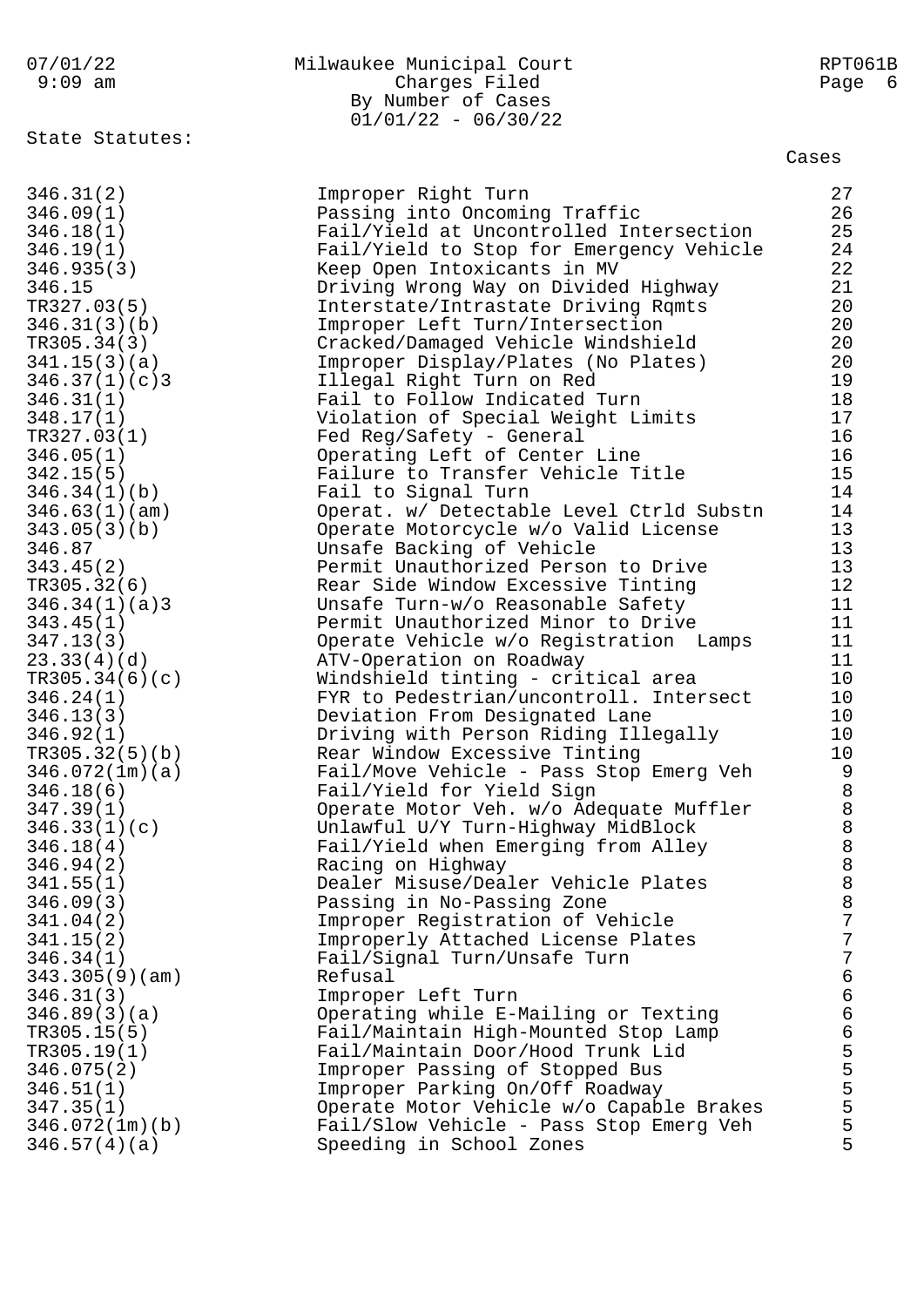## By Number of Cases  $01/01/22 - 06/30/22$

State Statutes:

346.09(4) Passing Vehicle Indicating Left Turn 1

07/01/22 Milwaukee Municipal Court RPT061B 9:09 am Charges Filed Page 7 Cases 341.62 Display False Vehicle Registration Plate 5 347.38(1) Defective Horn or Unnecessary Use 5 346.92(2) Riding Illegally on Vehicle 5 343.22(1) Fail/Notify DMV of Address/Name Change 4 346.32 Improper Turn into Driveway/Private Road 4 TR305.18(1)(a) Fail/Equip Required Bumper 4 346.94(1) Driving on Sidewalk 4 347.39(2) Equip Motor Vehicle with Illegal Muffler 4 TR305.16(4) Covered/Obscured Tail Lamps/Reflectors 4 346.33(1)(f) Improper U-Turn - Unsafe or Interfere 4 346.07(2) Unsafe Cutting in When Passing 3 341.61(4) Possess Fraud. Obtained Registration 3 TR305.32(2) Front Driver's Side Window not Operate 3 346.07(3) Failure to Yield to Passing Vehicle 3 341.15(3)(b) Improper Display/Plates (Hard to See) 3 346.33(1)(b) Unlawful U/Y Turn - Midblock 3 348.10(2) Operate Veh. Fail/Prevent Leaking Load 3 346.24(2) Sudden Pedes/Bike Movement into Traffic 3 341.61(5) Possess Counterfeit Registration 3 341.55(2) Use Dealer Plate/Veh. Not Dealer-Owned 3 346.70(2) Duty/Report Accident (Report Req'mt) 3 346.34(1)(a)1 Unsafe Turn-At Intersection 3 347.25(4) Equip NonPolice Veh. w/ Blue Lights 3 341.335(1) Fail/Notify DMV of Address Change 3 346.54 Improper Parking/Standing of Vehicle 3

343.07(1g)(a)2 GDL Passenger Violation 3 TR305.26(3) Cracked/Damaged/Poor Reflect on Mirror 3 343.07(1g)(a)1 GDL Passenger Violation 3 346.20(1) Fail/Yield to Funeral Procession 2 346.89(5) Operate with Electronic Device in View 2 341.15(1m)(b) Fail/Attach Front Regis. Decal/Tag 2 343.085(2m)(a)1 Prob Licensee Oper Veh w/other person 2 346.70(5) Falsifying Accident Report 2 346.63(2m) Violate Absolute Sobriety Law 2 347.12(1)(b) Following Operator Fail/Dim MultiBeams 2 347.12(1)(a) Approaching Operator Fail/Dim MultiBeams 2 TR305.18(2)(a) Fail/Properly Mount Vehicle Bumpers 2 343.44(1)(c) Driving While Out-Of-Service 2 346.33(1)(a) Unlawful U/Y Turn-Control.Intersection 2 TR305.30(2) Vehicle Tires w/Less Than 2/3 Inch Tread 2 346.33(1)(d) Unlawful U/Y Turn-Erected Signs 2 347.413(1) IID Tampering/Failure to Install 2 346.67(1) Hit and Run 2 343.07(1g)(bm) GDL Passenger Age Violation 2 346.075(1) Overtaking & Passing Bicycles 2 TR305.26(1) Fail/Equip Required Mirrors 2 346.94(7) Spilling Waste Load on/along Highway 2 346.195(1) Owner Liability-Fail/Yield to ER Vehicle 2 346.38(1) Pedestrian Signal Violation 2 23.33(2)(a) Operate ATV without Valid Registration 2 TR305.075(3) Fail To Dim Auxiliary Lamps 1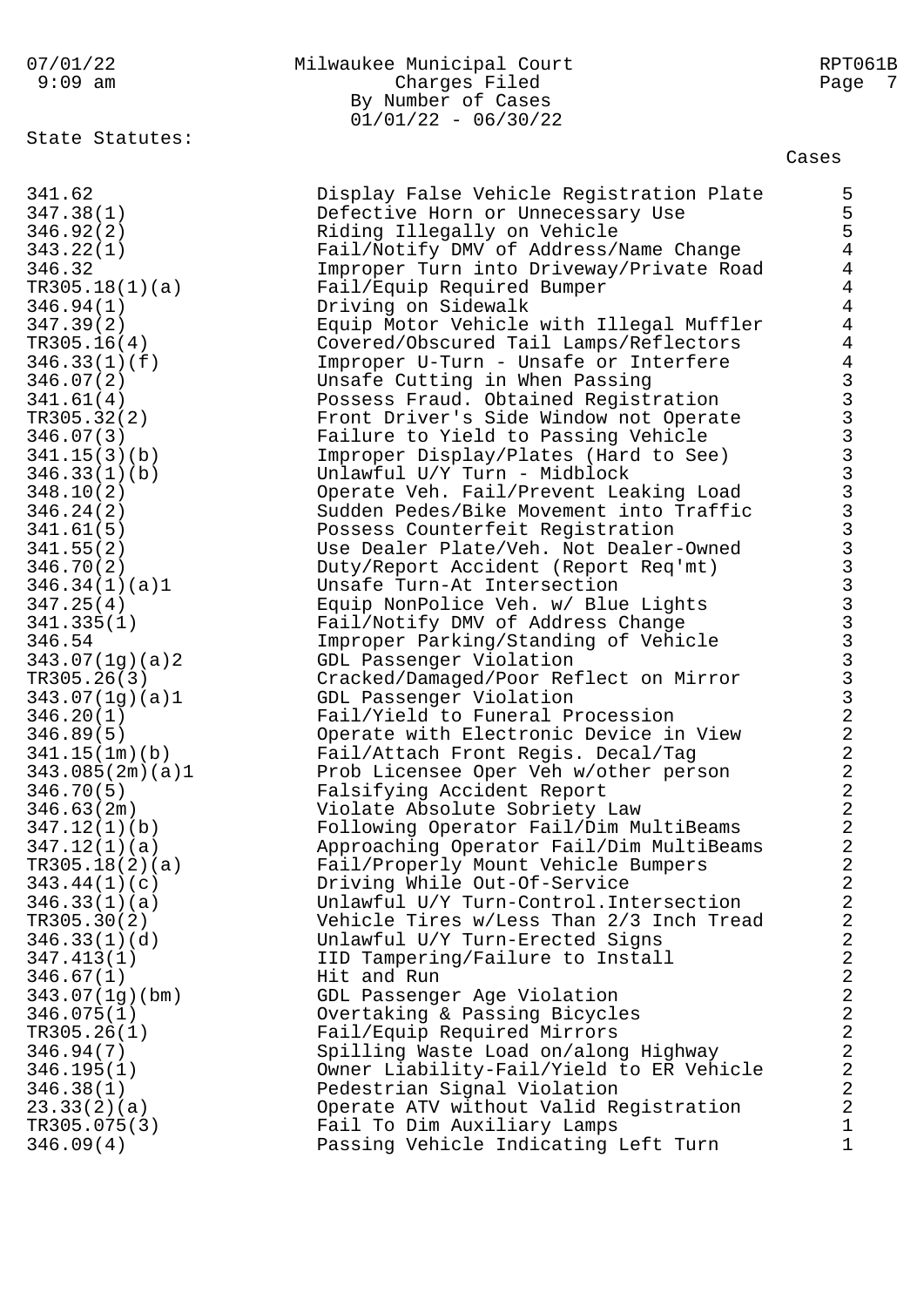## 07/01/22 Milwaukee Municipal Court RPT061B 9:09 am Charges Filed Page 8 By Number of Cases  $01/01/22 - 06/30/22$

State Statutes:

Cases

341.15(1m)(a) Fail/Attach Rear Regis. Decal/Tag 1 346.35 Improper Signal for Stop/Turn 1 346.94(9) Alighting From/Boarding Moving Vehicle 1 346.33(1m) Unlawful U-Turn 1 346.18(7)(a) Fail/Yield when Entering Alley 1 346.53(5) Parking/Standing near Crosswalk 1 346.04(2t) Resisting / Failing to Stop / Fleeing 1 TR305.20(7) No Catalytic Converter 1 347.485(2) Operate Cycle without Eye Protection 1 346.52(1)(a) Stopping/Standing w/i Intersection 1 346.90 Following/Parking Near Emergency Vehicle 1 194.17 Motor Carrier Fail/Obtain Certificate 1 347.07(2)(b) Operate Vehicle w/ NonRed Taillights 1 346.88(3)(c) Obstructed Driver's Vision-Rear View 1 TR305.28(1) Fail/Maintain Vehicle Speedometer 1 343.07(1g)(d)1 Operate MV by Permittee After Dark 1 341.11(4) No Display of Registration Certificate 1 194.41(1) Motor Carrier No Insurance on File 1 TR327.03(4) Violation of Out of Service Notice 1 346.14(2)(a) Truck Following Too Closely 1 346.93(1) Minor Transporting Intoxicants in MV 1 TR301.05(6) Doors shall remain closed securely 1 TR301.05(11) Driver - Passengers not to stand 1 341.64(1) Transfer Veh. while Registrat. Suspended 1 346.47(1) Fail/Yield/Stop/Emerging from Alley 1 347.36(3) Fail/Maintain Veh.Brakes/Working Order 1 194.34(1) Contract Motor Carrier Fail/License 1 194.23(1) Motor Carrier Fail/Obtain Certificate 1 343.22(2)(b) Fail/Notify Address Change(PhotoLicense) 1 TR305.30(1) Fail/Properly Maintain Tires and Rims 1 TR305.11(2)(a) Fail/Properly Maintain Headlamps 1 TR305.29(1) Steering/Suspension Not Meet Reqmts 1 346.44(1)(b) Fail to Stop/RR Crossing Signal 1 341.266(2)(e)3 Special Interest Veh.Operation Violation 1 TR305.09(6) Cracked/Broken Lenses/Reflectors 1 343.07(1g)(d)2 GDL Hours of Darkness Violation 1 346.24(3) Passing Vehicle Stopped for Pedestrian 1 346.53(4) Parking/Standing in Driveway 1 341.07(2) Operate Unregistered Motor Truck/Tractor 1 346.09(2) Passing on Hill or Curve 1 346.14(1m) 1 346.38(2) Bike/Pedes Violate Pedestrian Signal 1 343.07(1g)(a)3 GDL Passenger Violation 1 TR325.02(4) Vehicle Equipment Violations 1 346.89(4)(a) Use Phone Driving w/Prob/Instr Permit 1

348.09(1) Operating with Load Projecting on Sides 1 346.46(2)(a) Improper Stop/Stop Sign-Clear Line 1 347.26(6)(b) Tow Truck Warning Lamp Reqm'ts 1 346.88(3)(b) Obstructed Driver's Vision-Front View 1 346.20(2) Drive b/t Funeral Procession Vehicles 1 TR305.30(3) Vehicle Tires Protrudes >2 Inches Beyond 1 346.945(1)(a) Owner Liability-Sound Amplification Dev 1